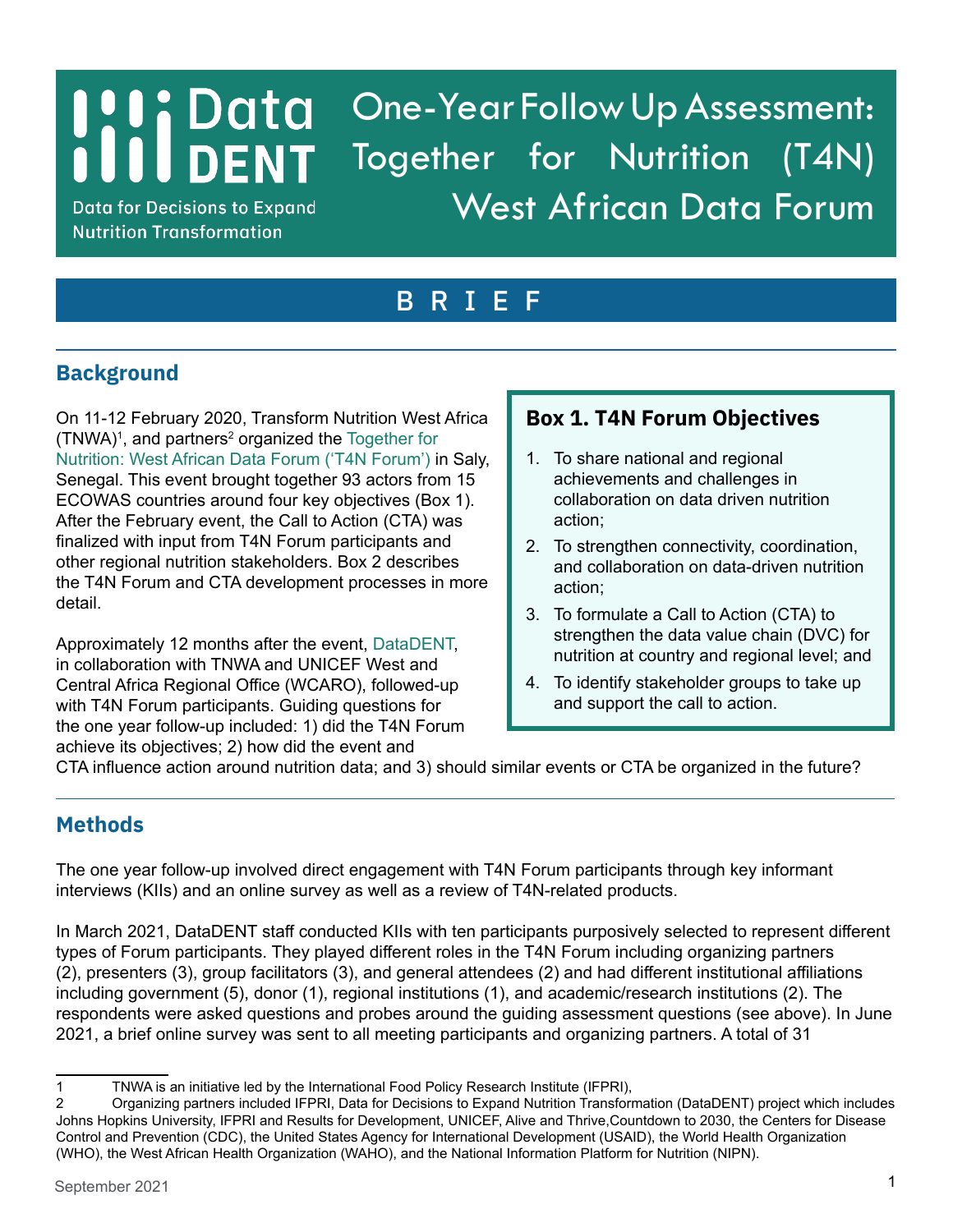T4N Forum participants responded to the online survey (Figure 1). The KII guide and online survey tools are available on the [DataDENT website.](www.datadent.org/one-year-follow-up-assessment-together-for-nutrition-west-african-data-forum) 

DataDENT, TNWA, and UNICEF WCARO team members reviewed the assembled information and together identified key findings that are presented in this brief.

*Figure 1: Characteristics of online survey respondents (n = 31 participants however multiple responses allowed)*



## **Box 2. Planning the T4N Forum & developing the CTA**

In 2018, the TNWA project frequently engaged with national, regional and global partners as it carried out a regional nutrition data landscaping. Recognizing shared interest in nutrition data issues, TNWA convened a core group of partners who, over six months of discussions, agreed to sponsor a regional event. This group proposed the T4N objectives and agenda. With time, more partners contributed to planning and offered financial support.

The T4N Forum was held in February 2020, right before the COVID-19 pandemic reached global scale. The T4N agenda was organized around the components of th[e nutrition Data Value Chain \(DVC\). E](https://sightandlife.org/wp-content/uploads/2019/08/SightandLifeMagazine_2019_Data_in_Nutrition_StrengtheningtheDataValueChain-AccountabilityandAction.pdf)ach topic area included individual speakers and panels who addressed global/regional perspectives and most importantly, country-specific experiences. Breakout sessions and table discussion groups were used throughout the two days to encourage participant engagement around the content. The agenda also included a skills building workshop on data visualization techniques.

Throughout the event, participants were asked to identify actions that could be taken in response to issues and ideas being raised during sessions. These actions were captured in a ["visual note" d](https://westafrica.transformnutrition.org/event/together-for-nutrition-west-african-data-forum/)uring the event. After the event, these actions were further developed into a regional [CTA f](https://westafrica.transformnutrition.org/wp-content/uploads/2020/10/West-Africa-nutrition-data_Call-to-Action_English.pdf)or strengthening nutrition DVCs in West Africa. The CTA identified stakeholder groups best positioned to take specific actions including national governments, regional bodies, donors, UN agencies, implementing partners, and researchers.

Finalized through a coordinated individual and institutional review process, the CTA reflects the priorities of those working with and for nutrition data across West Africa. The CTA was disseminated through T4N Forum participants and UNICEF country offices. At regional level, it was adopted by the Regional Nutrition Working Group for Data Systems and Strategic Use of Data and was endorsed by the WAHO as consistent with the ECOWAS Regional Nutrition Strategic Plan.

TNWA supported communications and networking efforts around the event and the CTA including a webpage and social media presence.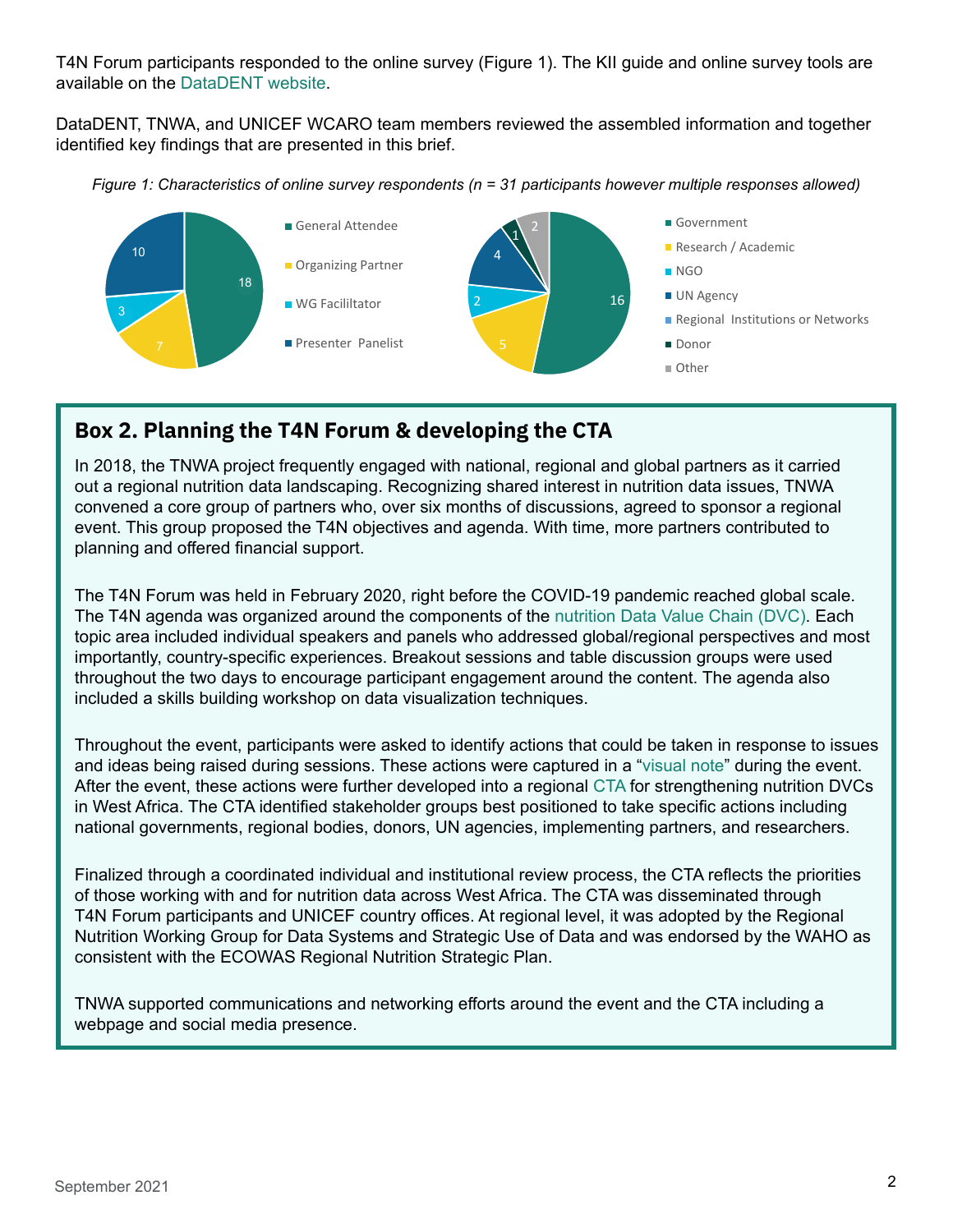## **Key Findings**



**Key Finding 1: Respondents have taken up the Nutrition DVC framework—which was used to structure the T4N Event agenda—as a tool for strengthening nutrition data in their own contexts.** 

A number of participants were familiar with the nutrition DVC concept before the T4N event (Figure 2) and KIIs suggest that their understanding of and appreciation for the DVC framework deepended during the event.

"Even if, even if I would have been able to talk about [the DVC], it wouldn't be with the same level of conviction by which I was able to talk about them, because now I had other people's examples and, also, I had insights from quite a lot of discussions, quite a lot of the discussion about some of the challenges in trying to say let us do that." – Government Ministry / Policy Advisor, KII



More than half of online survey participants have used the framework since the event and more said the Event exposed them to new tools or skills to improve data value chains (Figure 2). Respondents specifically found the nutrition DVC framework useful for understanding how data can support decision making and that examining links between DVC elements is important for ensuring data quality. Practical examples of applying the DVC framework shared by KIIs and online survey respondents included its use for developing new projects, structuring proposals and in teaching students.



#### **Key finding 2: Respondents valued the T4N event as a knowledge sharing and networking opportunity at both regional and country levels.**

Looking back on the T4N Event, about two-thirds of the online survey participants (20/31) could recall having a meaningful conversation around nutrition data with another participant at the event. KII respondents echoed the value of engaging with others at the T4N event.

"It was, it was a great opportunity to build on our network…with colleagues who …work with data or produce data. It was an opportunity …to exchange on our experiences, to share information, to share documentation on the different work being done. It also strengthens our ability to do the work that we're already doing and it allowed us to learn from the experiences of others which leads us to ask, you know, why not experiment with new ways, or why not try new ways?" – Government Ministry / Policy Advisor, KII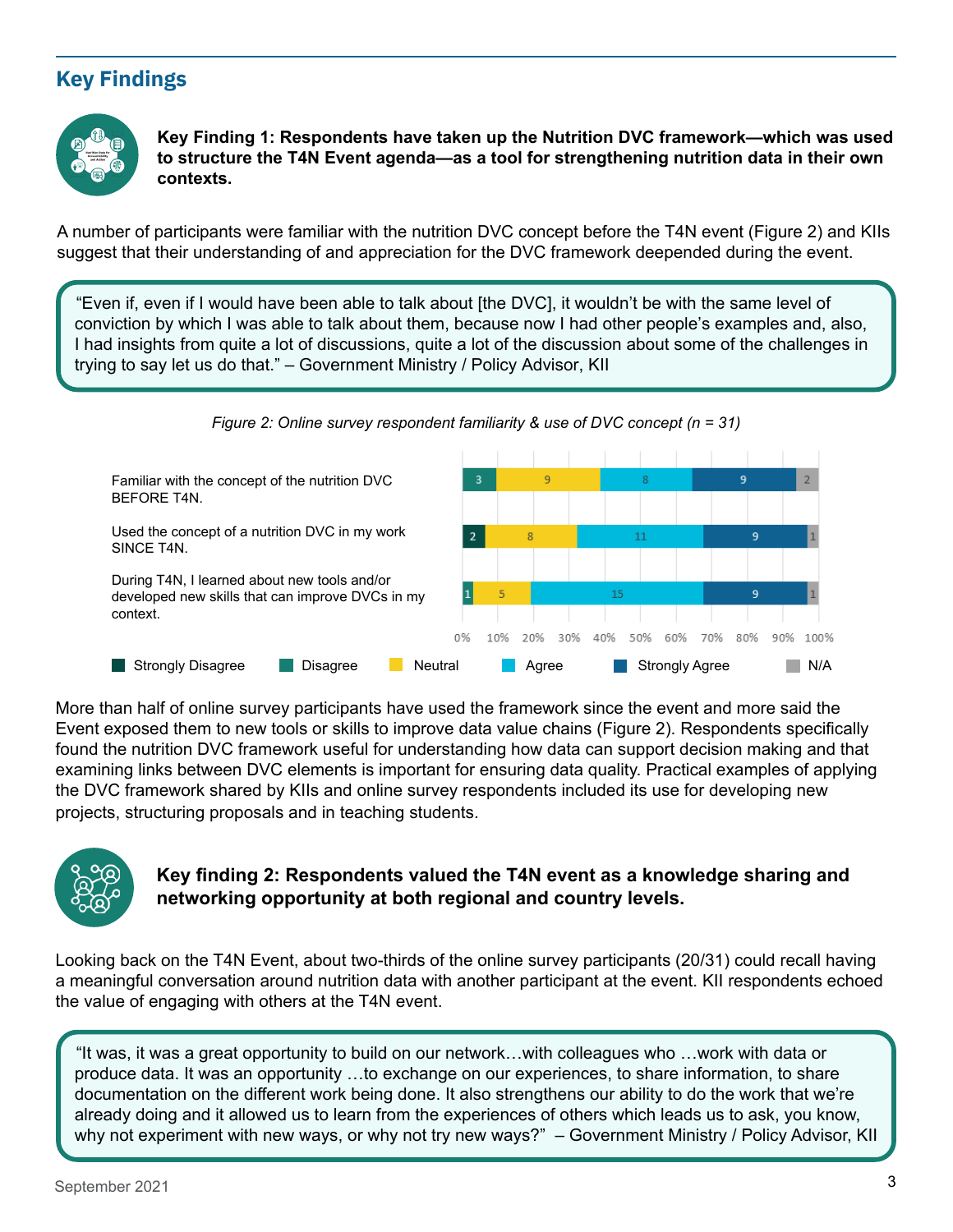Both the online survey and the KII responses suggest that the connections initiated or strengthened during the event have carried on after the event (Figure 3).

"Three Ministries from my country participated in the meeting and we have worked together more than before on the implementation of a survey and an intervention for improved nutrition" – Government Ministry / Policy Advisor, KII

*Figure 3: Online survey respondents who report of follow-up with someone they FIRST met at T4N event*



For many participants, the T4N event was an opportunity to strengthen existing ties beetween individuals and insitutions working on nutrition data in West Africa. A number of the online survey participants had participated in one or more other regional nutrition data-related events in the previous three years including TWNA Evidence & Leadership Short Courses in 2018 and 2019 (6/31), Countdown to 2030 Nutrition Analysis workshop in 2019 (7/31), WAHO Nutrition & Health Management Information Systems (HMIS) Meeting in 2021 (5/31) and the WAHO Nutrition forum in 2019 (5/31).

"What I found really great was being able to reconnect with many of the people I had met with the WAHO forum in 2019. So, it was a nice continuation of relationship building and learning." – Donor, KII

*Figure 4: Online survey respondent report of reconnection and follow-up with other T4N participants (n=31)*



Even though they valued the experience of the T4N Event, none of the KII respondents from public sector institutions said they would have been able to fund their own participation in the event nor that their institutions would have resources to fund such an event.



#### **Key finding 3: Respondents varied in whether they found the Call to Action (CTA) useful for inspiring and informing action within their contexts.**

Awareness of and engagement with the CTA varied across online survey and KII respondents. All ten KII respondents were aware of the finalized CTA; however, a quarter of the online survey respondents said they had not seen the final CTA after the T4N Event (8/31). About half of online survey respondents reported being involved in finalizing the CTA after the T4N Event (14/31).

Online survey and KIIs reported different ways that the CTA has been useful to them including harmonizing regional actors around common messages, developing regional consensus for data prorities, and strengthening the integration of nutrition data within strategic plans and funding requests. The data sub-group of the Regional Nutrition Working Group used the CTA as an umbrella framework for their annual workplan.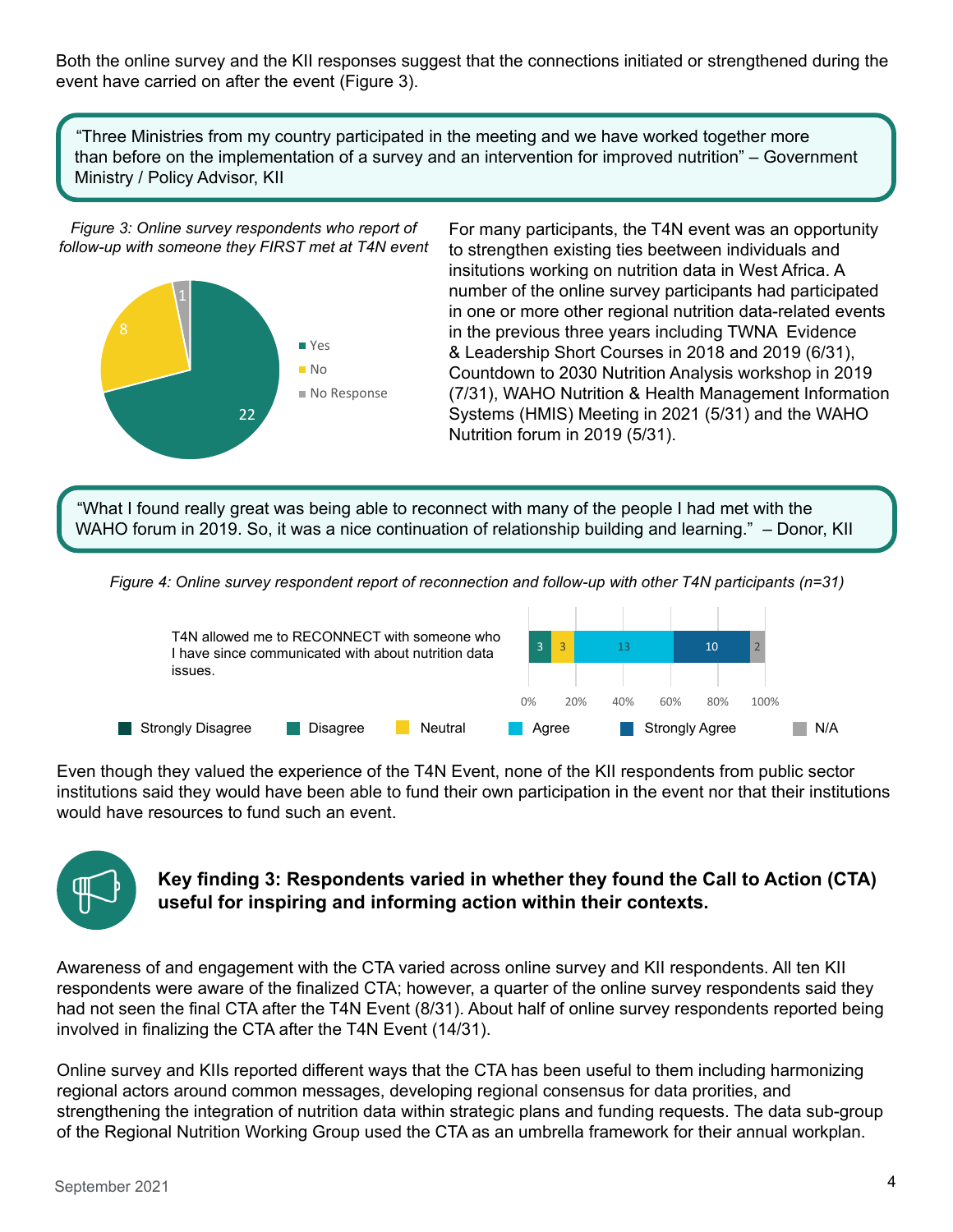Box 3 identifies other ways countries have used the CTA which were presented during a 2021 webinar hosted by WAHO, and supported by TNWA and UNICEF WCARO.

"We used it during the Regional Nutrition Working Group. It allows us to map what different partners are undertaking in different areas and directs actions towards the needs of countries/regional context." – Academic or Research Institution, Online Survey



*Figure 5: Online survey respondent report of how the CTA has been useful in their context (n=31)*

"I think that was a really great initiative to keep us accountable as well as give us a reference point to say 'okay, we were all here, this is what we agreed to, this is the standard.' So, I reference the Call to Action all the time actually." – Donor, KII

"As an NGO staff, the T4N Call to Action has been useful as a guidance to nutrition program implementation and monitoring" – NGO, Online Survey

More than half of the online survey respondents (19/31) agreed that the WAHO endorsement of the CTA has been meaningful to stakeholders in their context. However, nine online survey respondents were not aware that WAHO had endorsed the CTA and some KII respondents did not see WAHO endorsement as particiularly useful.

"I wasn't aware that WAHO endorsed the call to action. Furthermore, we don't really have a direct communication channel with WAHO. We work with them sometimes, but we do not have a direct communication channel to be aware and to be up-to-date with their communication." – Governement Ministry / Policy Advisor, KII

Five of the KII respondents said that the CTA has had limited influence in their contexts. Reasons included that T4N Forum participants are not able to access decision makers, poor understanding of the CTA by decision makers, and uncertainty of how to operationalize the CTA, particularly in terms of resource mobilization.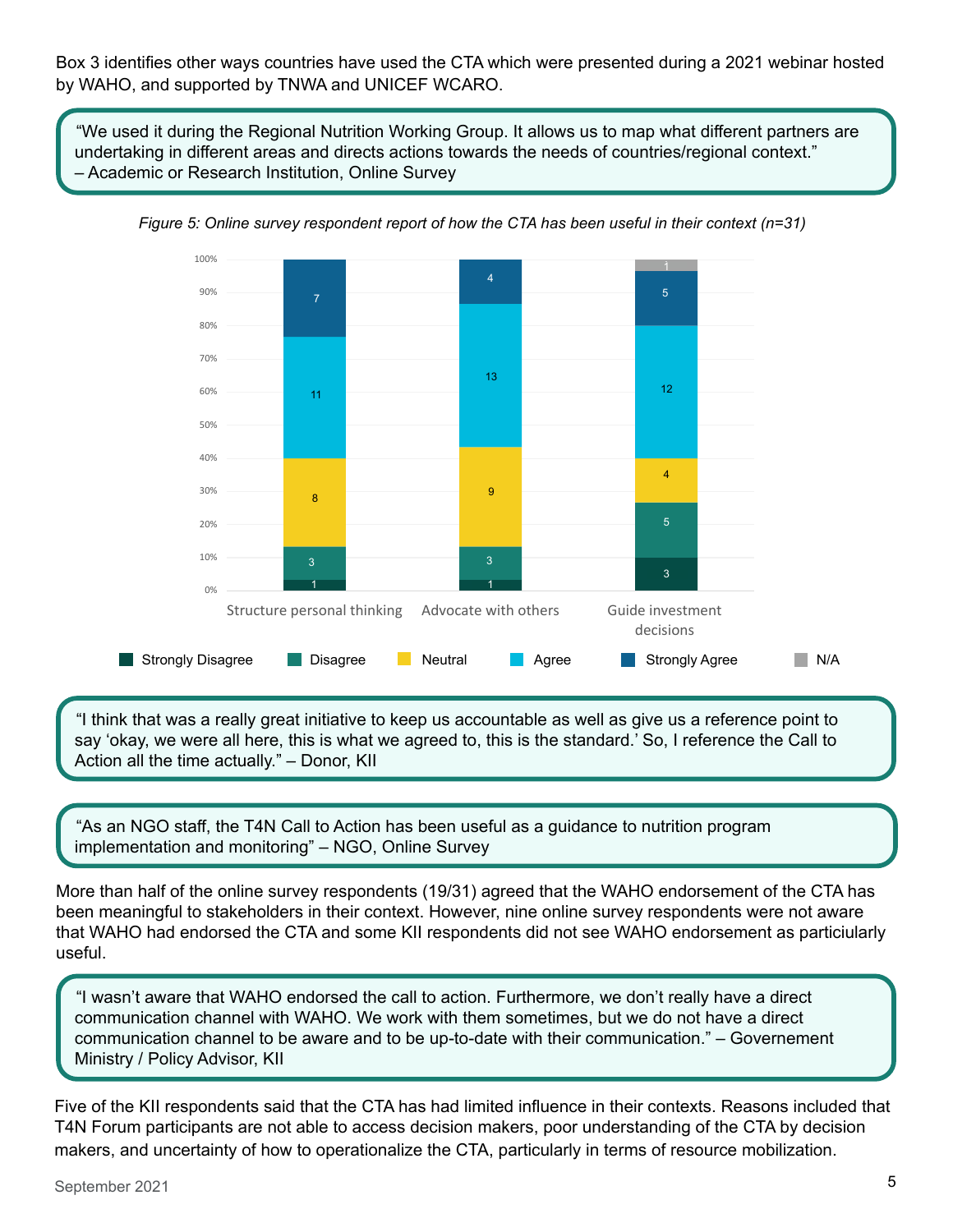"We are not doing any advocacy, so for us it is good to know about it, but we are not really using it" – Donor, KII

"I see that [the CTA] is a good thing. It is a good thing because they shared [the CTA], and we gave our feedback. It's good, it's a well elaborated document. The problem is putting it into action." – Governement Ministry / Policy Advisor, KII

Although it occurred after the assessment period, it is notable that in August 2021 the Nutriton Data Partners Group used the T4N CTA as a primary source of sample commitments that can be made by global and country actors for the Nutrition for Growth event in December 2021.

### **Box 3. Webinar highlighting country actions in response to the CTA**

One year after the T4N Forum, WAHO hosted with support from TNWA and UNICEF a webina[r "Investing](https://westafrica.transformnutrition.org/news/waho-webinar-on-country-experiences-of-adopting-the-call-to-action/)  [in the Data Value Chain for nutrition in West Africa: How to bring a call to action to life?](https://westafrica.transformnutrition.org/news/waho-webinar-on-country-experiences-of-adopting-the-call-to-action/)" which was attended by over 100 participants. The webinar highlighted experiences of adopting the CTA from Liberia and Nigeria as well as examples of DVC strengthening in Kenya. It also shared examples of how the participatory CTA development process was catalytic for DVC strengthening in a number of T4N Forum countries including Burkina Faso, Togo, Niger, Nigeria, Senegal, Mali, Liberia, Côte d'Ivoire, Cape Verde, and Ghana. The achievements, challenges and lessons of the CTA uptake shared in the webinar are summarized in the table below.

|                                                                                                                                                                                                                          | <b>Achievements</b>                                                                                                                    | <b>Lessons Learnt</b>                                                                                                        | <b>Challenges</b>                                                                                      |
|--------------------------------------------------------------------------------------------------------------------------------------------------------------------------------------------------------------------------|----------------------------------------------------------------------------------------------------------------------------------------|------------------------------------------------------------------------------------------------------------------------------|--------------------------------------------------------------------------------------------------------|
| Increase and maintain funding for<br>strengthening all elements of the data<br>value chain for nutrition.                                                                                                                | CTA was used as an<br>advocacy tool for financing<br>multisectoral strategic<br>plans                                                  | CTA helps to facilitate call<br>for investments in<br>nutrition; identify<br>priorities for nutrition<br>information systems | Mobilize and maintain<br>funds for each step of<br>the DVC                                             |
| Institute measures to harmonize<br>nutrition data management systems<br>across subnational, national, regional,<br>and global levels; improve data quality;<br>and make data more accessible to<br>guide decision-making | Harmonization of data<br>through nutrition indicator<br>framework (based on<br>strategic plans) reducing<br>parallel reporting systems | CTA helps to catalyze<br>processes to identify<br>common framework for<br>nutrition indicators across<br>different sectors   | Flectronic data<br>collection; mapping<br>stakeholders in<br>nutrition                                 |
| Invest in capacity strengthening<br>around each stage in the data value<br>chain                                                                                                                                         | Training on data analysis<br>and visualization training at<br>district levels                                                          | CTA helps to identify<br>various levels of capacity<br>strengthening needed for<br>each step of the DVC                      | Supporting<br>universities; instability<br>of human resources;<br>lack of capacity in<br>other sectors |
| Provide leadership for developing and<br>implementing coordinated strategies<br>for nutrition data across institutions,<br>sectors, and partners that meet policy<br>and program needs                                   | Clear leadership around<br>strategic multisectoral<br>policy and it's plan of<br>action                                                | CTA supports detailed<br>development of M&E<br>plans in nutrition                                                            | How to gain traction,<br>obtain leadership                                                             |

*Table 1: Overview of achievements, lessons learnt, and challenges of uptake of the CTA at country level* 

Webinar presenters recognized the importance of WAHO leadership in monitoring performance and resource mobilisation towards the CTA. The WAHO regional Nutrition Observatory, a data warehouse that is under development with funding from USAID for collating, synthesising, analysing and disseminating nutrition and food security data, was recognized as a mechanism that will help WAHO play this role.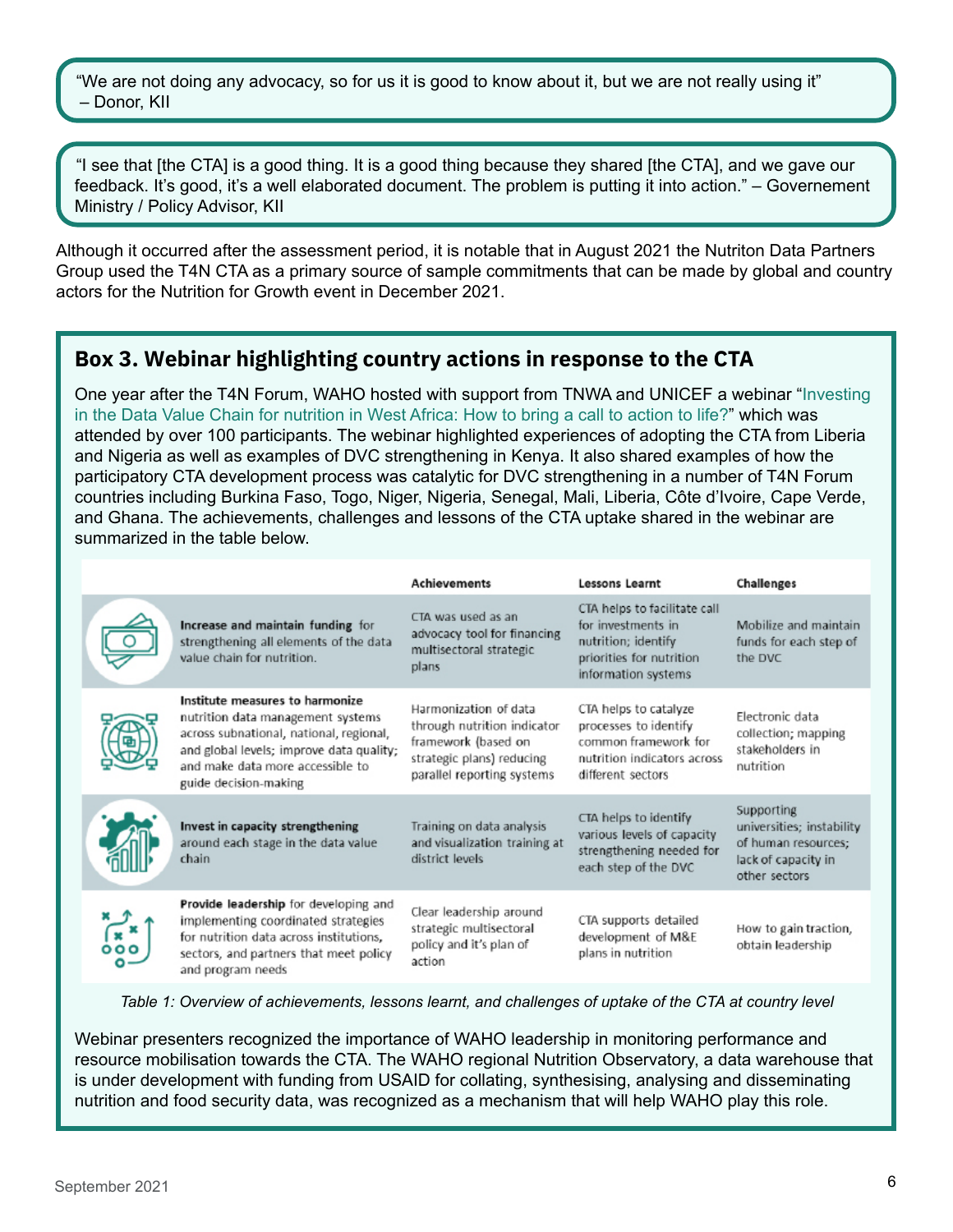

#### **Key finding 4: The T4N Event and CTA have been catalytic for ongoing action by regional insitutions and have shown potential for influencing country actions.**

The T4N Forum and efforts to finalize the CTA have fostered sustained engagement, especially at regional level. Since the Forum, about half (16/31) of online survey respondents have visted the T4N webpage where the final CTA is publicly posted and 12 reported participating in the February 2021 WAHO webinar which highlighted country-level influence of the CTA (Box 3).

Several respondents noted the impact T4N has had on the regional nutrition working group data sub-group.

"The T4N was catalytic to bring the regional partners working on nutrition data together. It became a regional project under the regional nutrition working group data sub-group. It helped [identify] and build bonds with new partners working in the region." – UN Agency, Online Survey

However, not all participants were aware of or engaging with regional efforts. Only 7 of 31 online survey respondents reported participating in one of the T4N follow-up calls organized by the Data Sub-group of the Regional Nutrition Working Group. Additionally, certain respondents emphasized that regional uptake does not necessarily translate into national action, suggesting that countries need to be actively engaged at higher-level (e.g., ministers) by regional institutions like WAHO.

"It's fine to have regional interactions and initiatives aimed at stimulating action at the national level. But it's not a given that the national level will then take those and then act on it, because there's a whole trajectory for taking up initiatives…..The Call to Action has been shared; I have a copy, but I don't have the responsibility to discuss with the Minister of Health. I don't have access [to the minister]. But WAHO, for instance, can do this job to follow up specifically on points in the call to action with folks who can make it happen." – Academia or Research Institution, KII

The same KII respondent suggested that the T4N Event and CTA might have been more influential at country level if it had included a different mix in the type of attendees both in terms of level of influence and sectors.

"I felt like we could actually bring better attention to this issue when inviting a combination of midlevel people like those who came, but also much higher-level people who would then make a drive the necessary advocacy and decision making around this." – Academia or Research Institution, KII

### **Conclusions**

To our knowledge, the T4N Forum and resulting CTA are the first efforts of their kind—engaging key data stakeholders at country and regional level to identify a set of common targeted recommendations for strengthening nutrition data value chains. It is also unique for a regional forum in the level post-event engagement including this one-year assessment.

Our findings suggest that the T4N Forum achieved its four key objectives of information sharing, networking, CTA formulation, and CTA stakeholder identification. The event was successful in positioning the nutrition DVC as a common tool for diagnosing problems and guiding actions to improve nutrition data. For networking, the T4N Forum facilitated new relationships and strengthened existing ties between individuals and institutions that have continued beyond the event.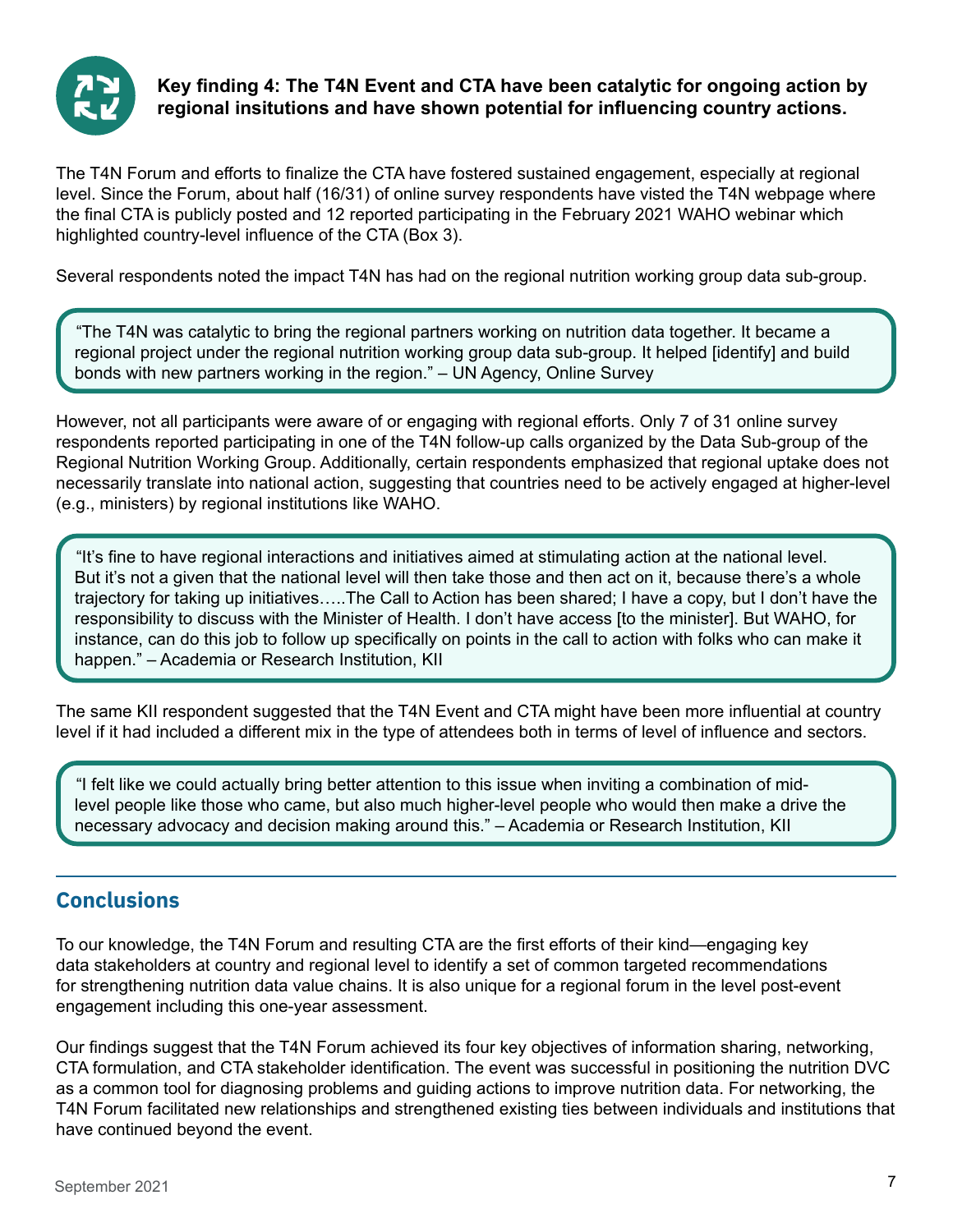The inclusive and collaborative approach used to plan and execute the T4N event and CTA process required significant human and financial resources—and was fully dependent on donor funding. A virtual event could be less expensive alternative to an in-person meeting. However, it is not clear whether the same results could be achieved using a virtual format, although much has been learned during the COVID-19 pandemic about successful virtual engagement.

The CTA appears to have been most useful at the regional level where the WAHO, UNICEF, TNWA, and the Regional Nutrition Data Sub-Group have used it as a platform for ongoing engagement. There is evidence that the T4N Forum and CTA inspired country-level action, but also suggestions that inclusion of more diverse country stakeholders in the event and more direct country engagment by regional actors for CTA uptake could have improved country response.

We acknowledge limitations to the generalizability of our one-year assessment findings, including that the onset of the COVID-19 pandemic slowed finalization and dissemination of the CTA and can be assumed to have impacted all participants. It also impacted timing, planning, and response to this assessment (i.e., one-third of participants responded to the online survey). Therefore, we are careful to not draw definitive conclusions, but rather use this as an informative exercise for any future endeavours.

### **Recommendations**

The findings have implications for two primary audiences: (1) WAHO and other regional entities looking to contibute to nutrition data strengthening in West Africa, and (2) development partners who have expressed interest in hosting similar events and/or using the CTA approach in other regions.

*For WAHO and West Africa regional actors:*

- **• Actively engage with more country actors through the nutriton data subgroup of the Regional Nutrition Working Group.** Regional initatives should also consider supporting other ways of outreach to and engagement with T4N participants and their colleagues (e.g., webinars, newsletters) to highlight progress and actions for nutrition DVC strengthening at regional and country levels. Special efforts are needed to reach a wider range of sectors and individual roles.
- **• Use upcoming regional forums to directly engage higher-level country stakeholders (e.g. ministers) around CTA** including the Annual Health Ministers Meeting and WAHO Nutrition Forum. Identify forums that reach leaders from other sectors including agriculture, social protection and education as well as public finance and private sector.
- **• Leverage upcoming global advocacy events to obtain commitments to financial and human resource needs for strenghtening nutrition data.** The upcoming [Global Food Systems Summit an](https://www.un.org/en/food-systems-summit)d [Nutrition for Growth \(N4G\) s](https://nutritionforgrowth.org/)ummit are opportunities to advocate for national and regional stakeholders to make commitments in line with the priorities identified in the Call to Action. As the T4N Forum was the first in its kind, it can serve as inspiration to countries and insitutions outside of West Africa in developing and prioritizing actionable commitments.

#### *For those interested in hosting similar events or developing a CTA for another context:*

- **• Be realistic about the resources required to organize such events and facilitate participation by a representative group of stakeholders.** Resources need to be available to support staff activities from planning phase through post-event engagement including dissemination and advocacy. Countrylevel participants in the T4N Forum were fully funded by the organizing partners including all travel and accomodations. Government respondents would not be able to self fund for similar events.
- **• Ensure that the event platform is in line with the objectives.** Virtual forums may be a more costeffective option but will likely impact level of participation particularly by those who face internet challenges or are called into other meetings and activities. Virtual events also as reduce the opportunities for interpersonal networking which was a key objective of the T4N Forum.